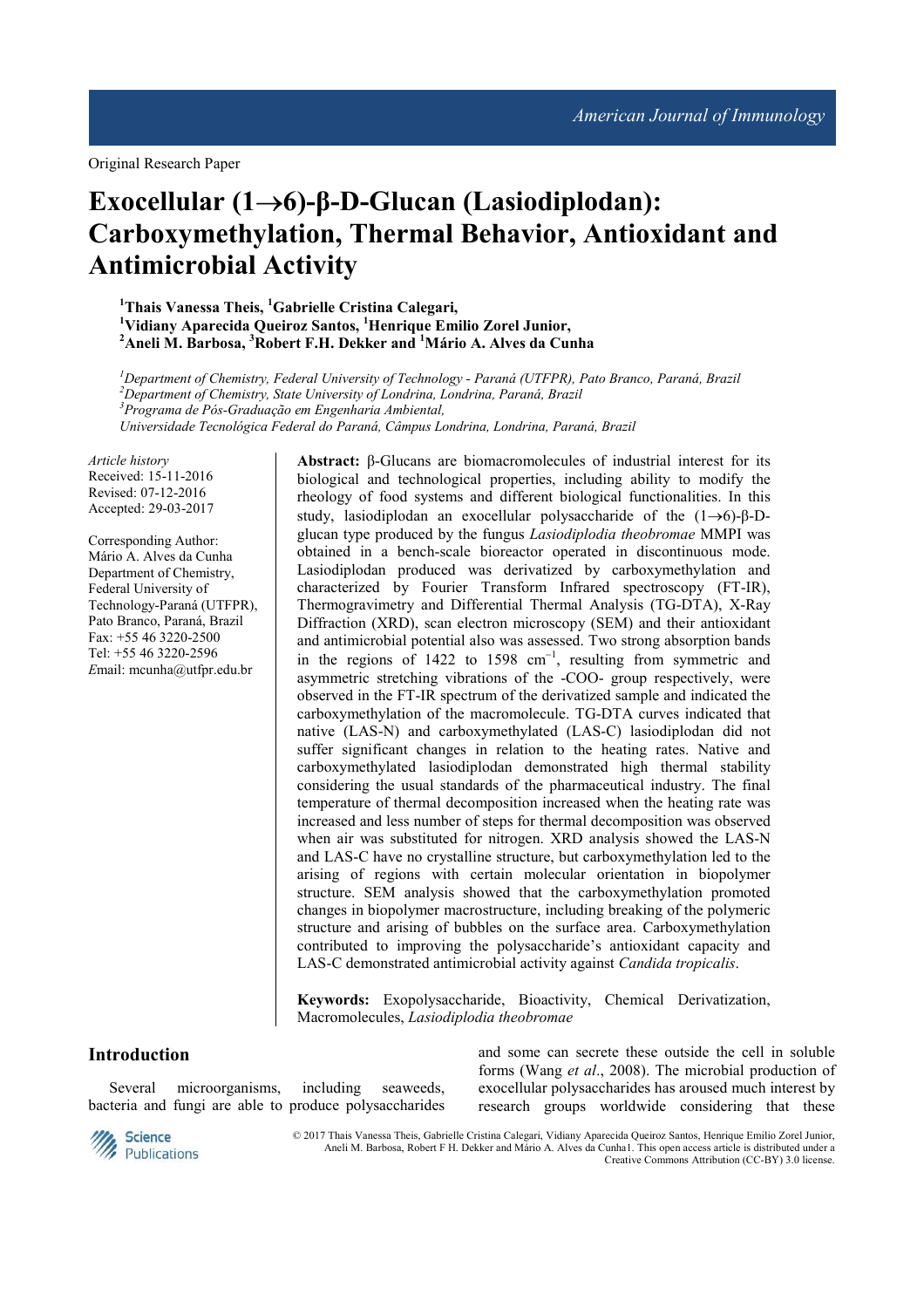carbohydrate biopolymers are high-valued and have a broad spectrum of industrial applications (Wang *et al*., 2008). Microbial Exopolysaccharides (EPS) have been used by chemical, pharmaceutical and food sectors as bio-flocculants, bio-adsorbents, agents to remove heavy metals, for control-release of drugs and as gelling, stabilizer and food thickening agents (Wang *et al*., 2008; Schultheis *et al*., 2009). Some of these EPS's and especially the fungal β-D-glucans, present biological activities, which have been demonstrated to possess antioxidant (Schultheis *et al*., 2009), antimutagenic (Cho *et al*., 2006), antiviral (Miranda *et al*., 2008), anticoagulant and antithrombotic (Yuan *et al*., 2009), hypoglycemic and hypocholesterolemic (Miranda-Nantes *et al*., 2011) properties, as well as exhibiting an anti-proliferative effect on breast cancercells (Cunha *et al*., 2012). These pharmacological properties confer on these biomacromolecules important applications as nutraceuticals and present a promising market for new commercial products.

β-Glucans are naturally-occurring polysaccharides as constituents of the cell walls of yeasts and fungi and are also found in cereal grains (esp., wheat, barley and oat) as soluble fibers (1→3;1→4)-β-D-glucan) (Xiu *et al*., 2010; Mitsou *et al*., 2010). Altogether they have attracted attention as bioactive substances that can promote human health benefits (Kivela *et al*., 2010).

Fungal β-D-glucans have been described of the following  $\beta$ -(1→3),  $\beta$ -(1→3;1→6), or  $\beta$ -(1→6) types. The  $\beta$ -(1→3) and  $\beta$ -(1→3;1→6)-glucans can be secreted into the culture medium by a relatively large number of filamentous fungi (Bohn and BeMiller, 1995; Selbmann *et al*., 2003; Vasconcelos *et al*., 2008).

Exocellular ( $1\rightarrow 6$ )-β-glucans are less common and only a few reports have described their production and isolation (Cunha *et al*., 2012). Research from our group has described lasiodiplodan as an exocellular (1→6)-βglucans produced by *Lasiodiplodia theobromae* isolated from *Annona squamosa* (a tropical fruit commonly named of pinha) (Vasconcelos *et al*., 2008). This biomacromolecule is composed of glucose units linked by  $(1\rightarrow 6)$ -β-glucosidic bonds (Fig. 1) and can easily be recovered from the culture medium by simple methods such as precipitation with ethanol, centrifugation and drying by lyophilization (Kagimura *et al*., 2015a).

β-Glucans have demonstrated notable physiological effects and have as such received much attention. They belong to a group of physiologically active compounds named biological response modifiers (Bohn and BeMiller, 1995). Studies have shown that β-glucan has significant effects on different immune reactions, on reducing stress, lowering cholesterol, regulating blood sugar levels and protection against the negative effects of environmental toxicity (Richter *et al*., 2015).

Some biological properties have been identified for lasiodiplodan, including antiproliferative activity on MCF-7 breast cancer cells mediated by oxidative stress, AMP-Activated Protein Kinase (AMPK) and the Forkhead transcription factor (FOXO3a) (Cunha *et al*., 2012; Queiroz *et al*., 2015), hypoglycemic activity (Túrmina *et al*., 2012), antioxidant ability *in vitro* (Giese *et al*., 2015; Kagimura *et al*., 2015b) and protective activity against DNA damage induced by doxorubicin (Mello *et al*., 2016).



Fig. 1. Fermentative profile of (o) lasiodiplodan production by Lasiodiplodia theobromae MMPI and (■) glucose consumption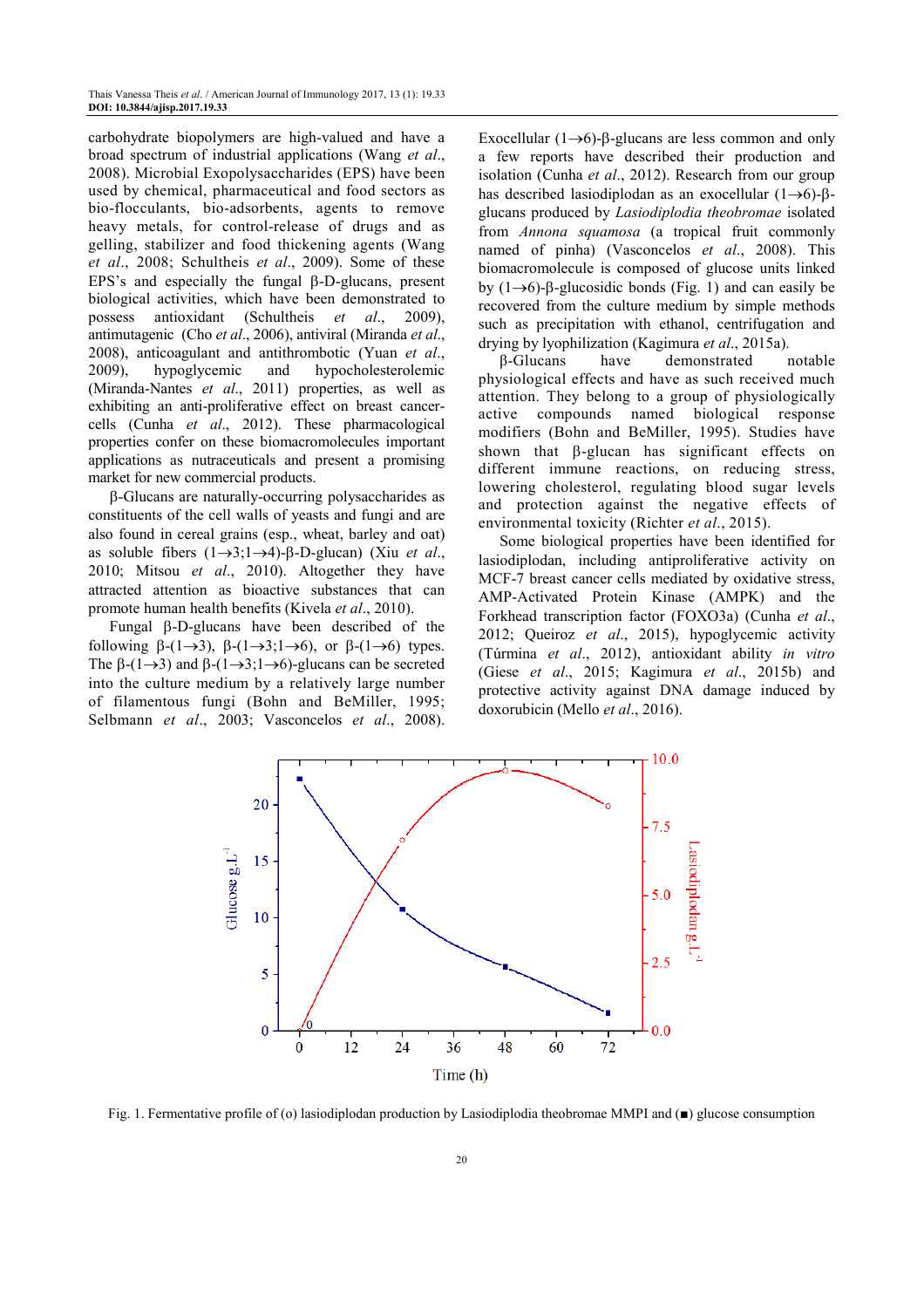Considering that the biological properties of polysaccharides are associated with their chemical structures, specific chemical modifications in the primary structure of these macromolecules may contribute to the potentiation of their functionalities (Kagimura *et al*., 2015b). In this context, in the present study lasiodiplodan was derivatized by carboxymethylation and characterized by FT-IR spectroscopy, carboxymethylation degree (DS), TG-DTA thermal analysis, X-ray diffraction and Scanning Electron Microscopy (SEM). Biological abilities as antioxidant capacity and antimicrobial potential also were assessed.

# **Materials and Methods**

#### *Microorganism and Inoculum Preparation*

A fungal strain of *Lasiodiplodia theobromae* MMPI (Saldanha *et al*., 2007) was maintained through periodic transfer on Sabouraud-agar plates containing chloramphenicol at 4°C. Inoculum preparation from mycelium and its standardization for inoculation purposes were essentially as described previously (Barbosa *et al*., 2003; Cunha *et al*., 2012).

# *Lasiodiplodan Production in a Bench-Scale Stirred-Tank Bioreactor (STBR)*

Discontinuous fermentations were carried out in a bench-scale bioreactor (Biostat B, B. Braun Biotech International, Germany) equipped with a 2 L fermentation vessel. The bioreactor was loaded with 1000 mL nutrient medium and 50 mL standardized inoculum and operated at an agitation speed of 180 rpm, a temperature of 28°C and an air flow rate of 0.8 vvm. The pH, temperature, agitation speed and airflow were monitored during the fermentation run. The nutrient medium comprised (20 g L<sup>-1</sup> glucose, 2 g L<sup>-1</sup>  $K_2HPO_4$ , 2 g L<sup>-1</sup> MgSO<sub>4</sub>.7H<sub>2</sub>O and 2 g L<sup>-1</sup> yeast extract (Oxoid); initial pH 5.5).

# *Isolation of Lasiodiplodan and Fermentative Parameters in the Production of Lasiodiplodan*

Fungal biomass was recovered from the fermentation broth by centrifugation (1,350 x *g*, 30 min), washed twice with distilled water and dried in an oven to constant weight at 50°C for gravimetric measurement. The exopolysaccharide (lasiodiplodan) present in the supernatant was precipitated with four volumes of absolute ethanol (overnight at 4°C), recovered by filtration and solubilized by stirring in distilled water at 60°C, followed by exhaustive dialysis (cellulose membrane dialysis tubing (MWCO E 12,000 Da; 1.3 in. diam., Sigma-Aldrich, USA) against distilled water and then dried by lyophilization for subsequent

chemical derivatization. The amount of lasiodiplodan obtained during the fermentation run was estimated gravimetrically after drying in an oven to constant weight at 50°C the precipitate obtained by dehydration with ethanol.

Fermentative parameters to evaluate the production profile of *L. theobromae* MMPI included the yield of EPS, volumetric productivity of EPS, volumetric productivity of fungal biomass, rate of substrate consumption and specific yield and were calculated according the equations described by Cunha *et al*. (2012). The conversion yield of glucose to EPS  $(Y_{P/S})$ was calculated as the amount of EPS produced from the substrate (glucose) consumed. The conversion yield of glucose into cellular biomass  $(Y_{X/S})$  was calculated as the amount of cellular biomass produced from the substrate (glucose) consumed.

The volumetric productivity of EPS  $(Q_P)$  was calculated as the ratio of the maximum EPS concentration to the fermentation time. The volumetric productivity of biomass  $(Q_X)$  was calculated as the ratio of the maximum biomass concentration to the fermentation time. The total rate of substrate consumption  $(Q<sub>S</sub>)$  was calculated as the ratio of the glucose consumed to the fermentation time. The percentage of substrate consumed  $(Y_C)$  was calculated as the glucose consumed based on the initial glucose concentration. Glucose consumption during the fermentation run was determined with a glucose oxidase Kit (Glicose PAP Liquiform, Labtest Diagnóstica SA, Brazil).

# *Derivatization of Lasiodiplodan by Carboxymethylation*

Carboxymethylation of lasiodiplodan was performed adopting the protocol described by Wang *et al*. (2012) with some adjustments. Lyophilized lasiodiplodan (1.5 g) was suspended in 65 mL of isopropanol with vigorous stirring for 15 min. Then, 25 mL of NaOH 20%  $(w.v^{-1})$  was added dropwise and the mixture was stirred for 3 h at room temperature. Thereafter, a solution of monochloroacetic acid (concentration of 8.75 g dissolved in 12.5 mL of 20% NaOH  $(w.v^{-1})$  and 31.5 mL of isopropanol) was added slowly under stirring. The reaction was maintained at room temperature for 3 h and the temperature was then raised to 60°C for 30 min. Monochloroacetic acid solution (as described above) was again added and the reaction mixture was maintained at 60°C under stirring for 1 h. The reaction was terminated by cooling to room temperature and neutralization with 1.5 mol.L<sup>−</sup><sup>1</sup> hydrochloric acid solution to pH 7. Isopropanol was removed from the mixture by using a rotary evaporator. The resulting solution containing the carboxymethylated lasiodiplodan (LAS-C) was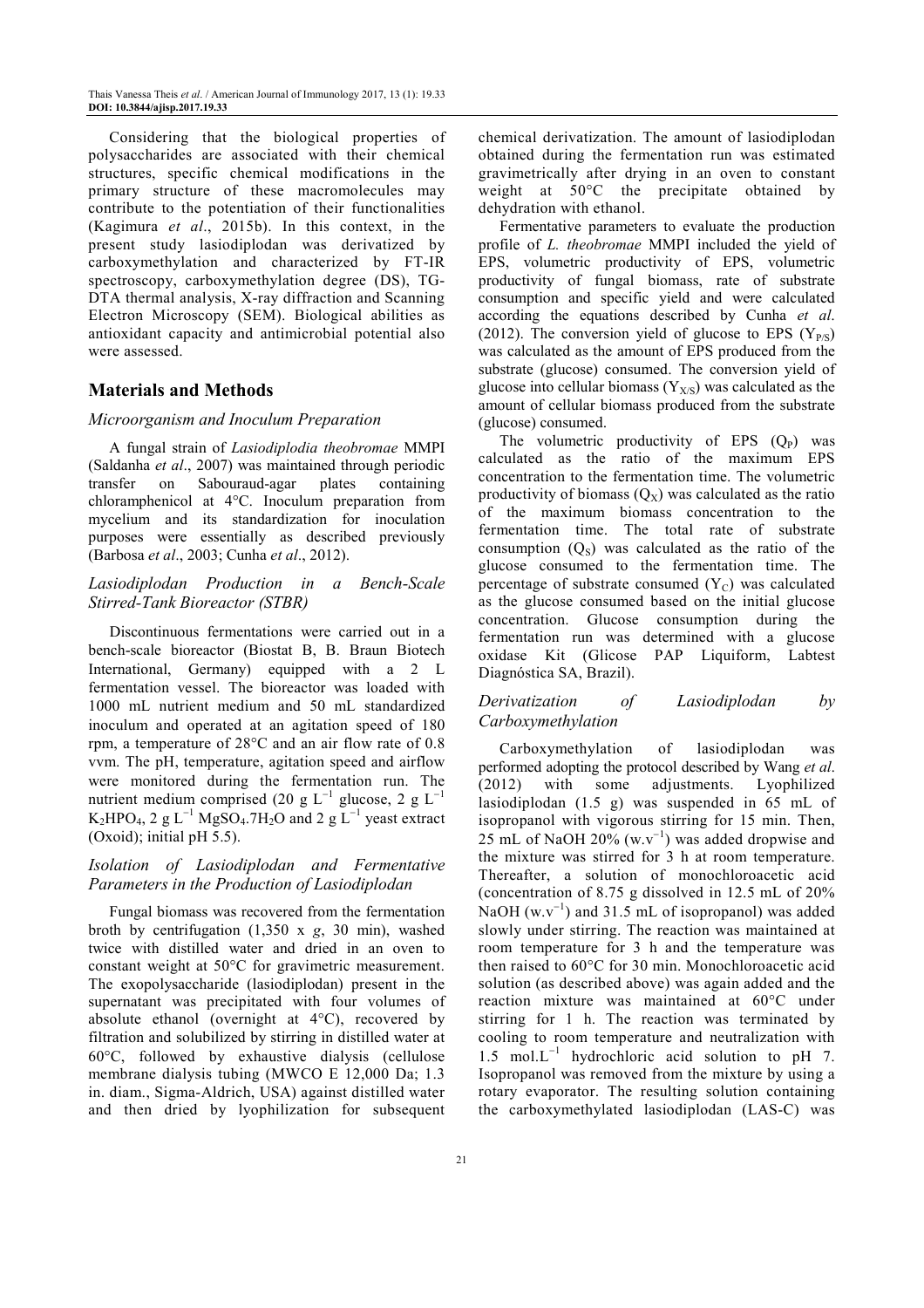dialyzed against distilled water for 7 d in dialysis tubes (MW 12,000 Da, Sigma-Aldrich) and lyophilized.

The Degree of Substitution (DS) of LAS-C sample was estimated by the titration method according to Tatongjai and Lumdubwong (2010). LAS-C (150 mg) was dissolved in 100 mL of ultrapure water (Milli-Q), homogenized vigorously for 3 min and centrifuged. The macromolecule present in the supernatant in the form of a salt (LAS-Na-C) was converted to the acid form (H-C-LAS) by percolation through an ionexchange column (Amberlite IR-120, Sigma-Aldrich) at a flow rate of 3 mL  $min^{-1}$ . The column consisted of a 10 mL syringe packed with the resin  $(6\times1.5 \text{ cm})$ . After elution of the LAS-C-H solution, the column was washed with 400 mL of ultrapure water (Milli-Q) and all was collected (500 mL). The collected solution was subjected to lyophilization and the resulting solid material was dissolved in 100 mL of distilled water and mixed with 3 drops of phenolphthalein, 2 mL of methanol and 15 mL of NaOH 0.1 mol.L<sup>-1</sup>. The resulting mixture was titrated with HCl  $0.1 \text{ mol.L}^{-1}$ . Water was used as the blank. The DS was estimated from the equation below:

$$
Wc = \frac{c \times Mc \times (Vb - Vs)}{m} \times 100
$$

$$
DS = \frac{Wc \times Ma}{(100\% - Wc)} \times Mc
$$

Where:

- $Wc$  = The content of carboxymethyl groups in the sample solution (% by mass)
- $c =$ The concentration of the HCl solution  $(0.1)$  $mol.L^{-1}$ ) used in the titration
- $Mc$  = The molar mass of functional carboxymethyl groups that reacted with LAS (58 g.mol<sup>-1</sup>)
- $Ma =$ The molar mass of one anhydrous glucose unit  $(162 \text{ g.mol}^{-1})$
- $Vb$  = The volume of HCl used for titrating the blank (mL)
- $V_s$  = The volume of HCl used for titrating the sample (mL)
- $m =$ The mass of the sample used in the titration LAS-C (mg)
- *DS* = The degree of substitution of carboxymethyl groups in the sample

#### *FT-IR Spectroscopy*

Fourier Transform-Infrared Spectroscopy (FT-IR) of native, unmodified Lasiodiplodan (LAS-N) and carboxymethylated (LAS-C) samples were conducted on a FT-IR Spectrometer Frontier (Perkin Elmer,

USA) in the region of 4000-400  $cm^{-1}$ , 4  $cm^{-1}$ resolution and 32 accumulated scans were obtained using the KBr disc method.

#### *TG and DTA Thermal Analysis*

Thermogravimetric (TG) and Differential Thermal Analysis (DTA) was performed using a SDT Q600 instrument (TA Instruments, USA). The loss of weight was registered over the range 30-500°C at heating rates of 5, 10 or 20°C min<sup>−</sup><sup>1</sup> . The analysis of the samples was conducted in dynamic atmosphere of air (synthetic) or nitrogen at a flow rate of 100 mL min<sup>-1</sup>.

## *X-ray Diffraction and Scanning Electron Microscopy*

X-ray diffractogram patterns were recorded on a Rigaku MiniFlex600 Diffractometer, using cupper radiation font (CuK $\alpha$  = 1.5418 Å), 15 mA current, 40 kV voltage, scanning range of  $10^{\circ}$  to  $60^{\circ}$  (2 $\theta$ ), a scanning speed of  $5^{\circ}$  min<sup>-1</sup> and a step width of  $0.02^{\circ}$ (2I). Micrographs of native and derivatized lasiodiplodan were acquired in a scanning electron microscope (Hitachi TM3000, USA) using lyophilized samples and images were taken at magnifications of 200, 400 and 1500 times.

# *Antioxidant Capacity*

## *Hydrogen Peroxide Scavenging Activity Assay*

The hydrogen peroxide  $(H_2O_2)$  removal ability was measured according to Liu *et al*. (2010). The reaction mixture consisted of 1 mL of  $H_2O_2$  (0.1 mmol.L<sup>-1</sup>, freshly prepared), 1 mL of sample suspension (0.5, 1.0 or 2 mg.L<sup>-1</sup>), 0.1 mL of ammonium molybdate  $(3\%$  $w.v^{-1}$ ), 10 mL of  $H_2SO_4$  solution (2 mol.L<sup>-1</sup>) and 7 mL of KI solution  $(1.8 \text{ mol} \cdot \text{L}^{-1})$ . The mixture was titrated with  $Na<sub>2</sub>S<sub>2</sub>O<sub>3</sub>$  (5 mmol.L<sup>-1</sup>) until the disappearance of a yellow color. Scavenging ability was calculated from the equation below, where  $V_0$ represents the volume of  $Na<sub>2</sub>S<sub>2</sub>O<sub>3</sub>$  solution used to titrate the control mixture and  $V_1$  represents the volume titrated of the mixture containing the lasiodiplodan samples:

$$
\%H_2O_2scavaging = \frac{(V_0 - V_1)}{V_o} \times 100\%
$$

#### *Hydroxyl Radical Scavenging Activity Assay*

Hydroxyl radical (HO•) scavenging activity was assessed according to Liu *et al*. (2010) with subtle modification. Hydroxyl radicals were generated from FeSO<sub>4</sub> and  $H_2O_2$  and detected by their ability to hydroxylate salicylate. The reaction mixture (2 mL) contained 0.5 mL of  $FeSO_4$  (1.5 mmol.L<sup>-1</sup>), 0.35 mL of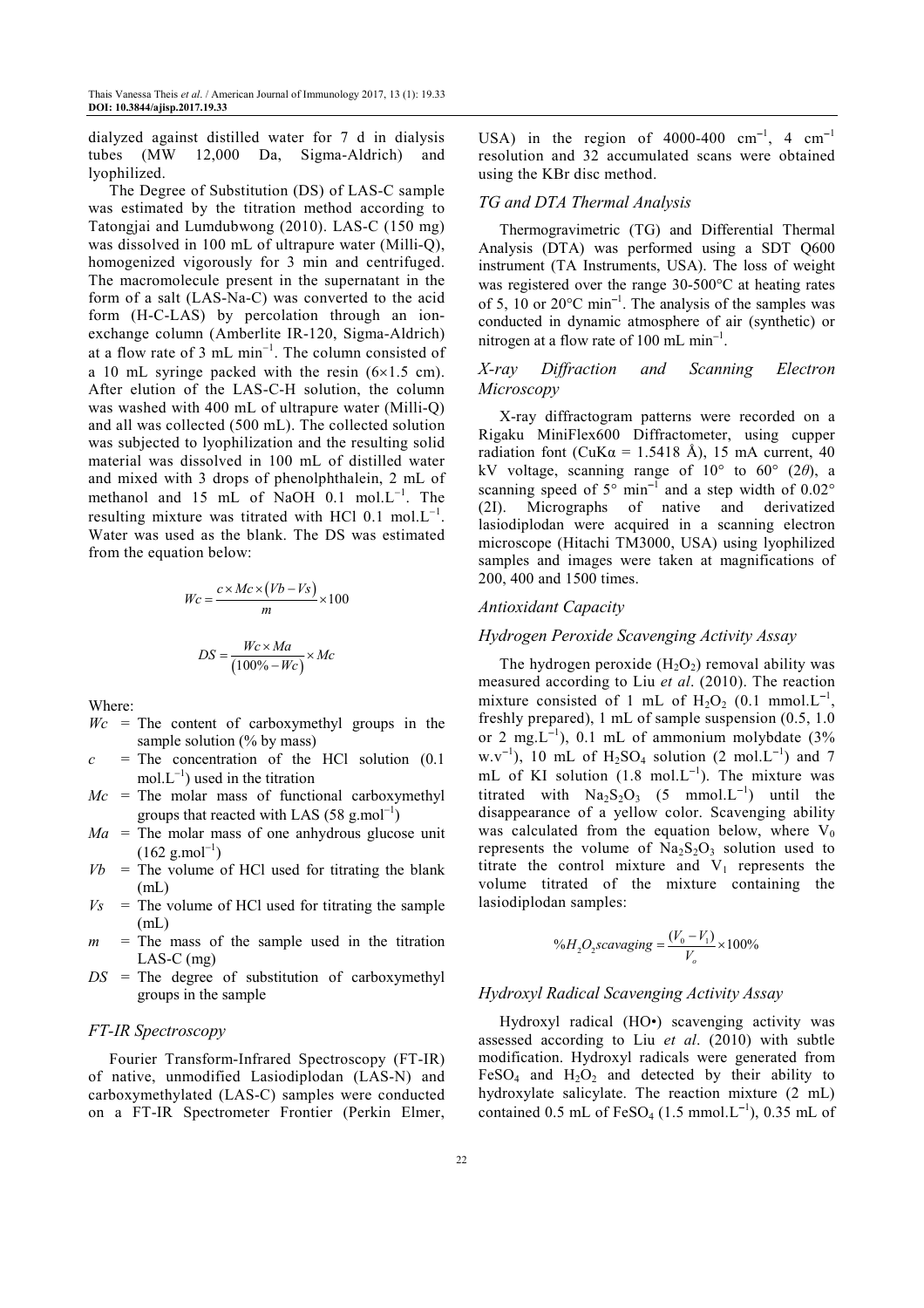$H_2O_2$  (6 mmol.L<sup>-1</sup>), 0.15 mL of sodium salicylate (20 mmol. $L^{-1}$ ) and 1 mL of the lasiodiplodan samples (0.5, 1.0 or 2 mg.L<sup>−</sup><sup>1</sup> ). Ascorbic acid was used as a positive control. Absorbance of hydroxylated salicylate complex was measured at 562 nm after a 1 h incubation at 37°C. The percentage of hydroxyl radical scavenging activity was determined from the equation below, where  $A_1$  is absorbance of the lasiodiplodan samples or ascorbic acid,  $A_0$  is control absorbance and  $A_2$  is reagent blank absorbance with sodium salicylate:

$$
\%HO^{\bullet}scavenging = \left[1 - \frac{(A_1 - A_2)}{A_o}\right] \times 100
$$

#### *Reducing Power*

Reducing Power was evaluated according to Liu *et al*. (2010) using a mixture of 2.5 mL of the lasiodiplodan samples or ascorbic acid solutions (0.5, 1.0 or 2 mg.L<sup>−</sup><sup>1</sup> ) incubated with 2.5 mL of potassium ferricyanide  $(1\% \text{ w.v}^{-1})$  at 50°C for 20 min. The reaction was terminated by adding of 2.5 mL of trichloroacetic acid  $(10\% \text{ w.v}^{-1})$  followed by the addition 5 mL of distilled water and 1 mL of ferric chloride  $(0.1\% \text{ w.v}^{-1})$ . Absorbance was measured at 700 nm. Higher absorbances of the mixture indicates greater reducing power of the sample.

#### *Antimicrobial Potential Assessment*

Antimicrobial activity of LAS-N and LAS-C was evaluated against the bacteria: *Escherichia coli* (ATCC 25922), *Salmonella bongori* (ATCC 43975), *Salmonella enterica* serovar Typhimurium (ATCC 0028), *Staphylococcus aureus* (ATCC 25923) and the yeasts: *Candida albicans* (ATCC 18804) and *Candida tropicalis* (ATCC 13803).

Antimicrobial activity was evaluated by (MIC) minimum inhibition concentration determination, through the microdilution method in culture broth, following the procedure described by the Clinical and Laboratory Standards Institute- CLSI (2008; 2015; Krichen *et al*., 2015) with subtle modifications. One hundred microliters of Müeller-Hinton broth, 100 µL of different concentrations of LAS-N and LAS-C (7.5- 17.5 mg. $L^{-1}$ ) and 5 µL of the cell suspension (different microbial strains) previously standardized in 0.5 McFarland standard  $(1.5 \times 10^8 \text{ CFU} \text{ mL}^{-1})$ , were distributed in a microtiter plate well. MIC was defined as the lowest samples concentration that completely inhibited the strain growth after incubation at 37°C/24 h (bacteria) and 28°C/48h (yeasts). Microbial viability was evaluated by a pink color being developed after addition of 2,3,5-triphenyltetrazolium chloride. Positive results (absence of color) to microbial

inhibition were submitted to evaluation of Minimal Bactericide Concentration (MBC) and Minimal Fungicidal Concentration (MFC), through inoculation in BHI (Brain Heart Infusion) agar (bacteria) and Sabouraud dextrose agar (yeast), following the incubation step under the same conditions cited above. Norfloxacin (antibacterial agent) and fluconazole (antifungal agent) was used as negative control, both at concentrations of 1 mg.L<sup>-1</sup>. Peptone water 0.1% (w v<sup>-1</sup>) was used as positive control.

#### **Results**

Figure 1 shows the profiles of glucose consumption and lasiodiplodan production by submerged cultivation with *L. theobromae* carried out in a bench-scale bioreactor. As can be seen, the ascomycete *L. theobromae* was effective in assimilating the glucose substrate during the course of fermentation and presented high exopolysaccharide production capacity. A maximum production of lasiodiplodan was observed at 48 h of cultivation and high yield and volumetric productivity in EPS were also observed at the end of the bioprocess (Table 1).

FT-IR spectroscopic analysis allowed the characterization of the structure of lasiodiplodan by identifying specific absorption bands of chemical groups and bonds presents in the macromolecule. The FT-IR spectra of native (LAS-N) and carboxymethylated (LAS-C) lasiodiplodan are shown in Fig. 2 (A and B, resp). Both spectra were similar to each other and exhibit bands of absorption characteristics of polysaccharide macromolecules between 4000 and 400 cm<sup>−</sup><sup>1</sup> . Chemical derivatization of lasiodiplodan by carboxymethylation was confirmed by the presence of two strong absorption bands in the regions of 1422 to 1598 cm<sup>−</sup><sup>1</sup> , being attributable to carboxymethyl groups, whereas these were absent in LAS-N.

Thermogravimetry (TG), Differential Thermogravimetry (DTG) and Differential Thermal Analysis (DTA) and Differential Scanning Calorimetry (DSC) are useful techniques for the rapid analysis of polymeric compounds using small amounts of solid and liquid samples (Ramos-Sánchez *et al*., 1991). TG and DSC have been used to provide information of drug and molecules regarding the physicochemical properties such as stability, purity and formulation compatibility, among others (Yoshida *et al*., 2010). Application of TG presents information on the thermal stability of the molecule, behavior of thermal decomposition and the degree of hydration; important parameters affecting the stability of polymeric molecules (Lucas *et al*., 2001). Figure 3 shows the thermal behavior of LAS-N and LAS-C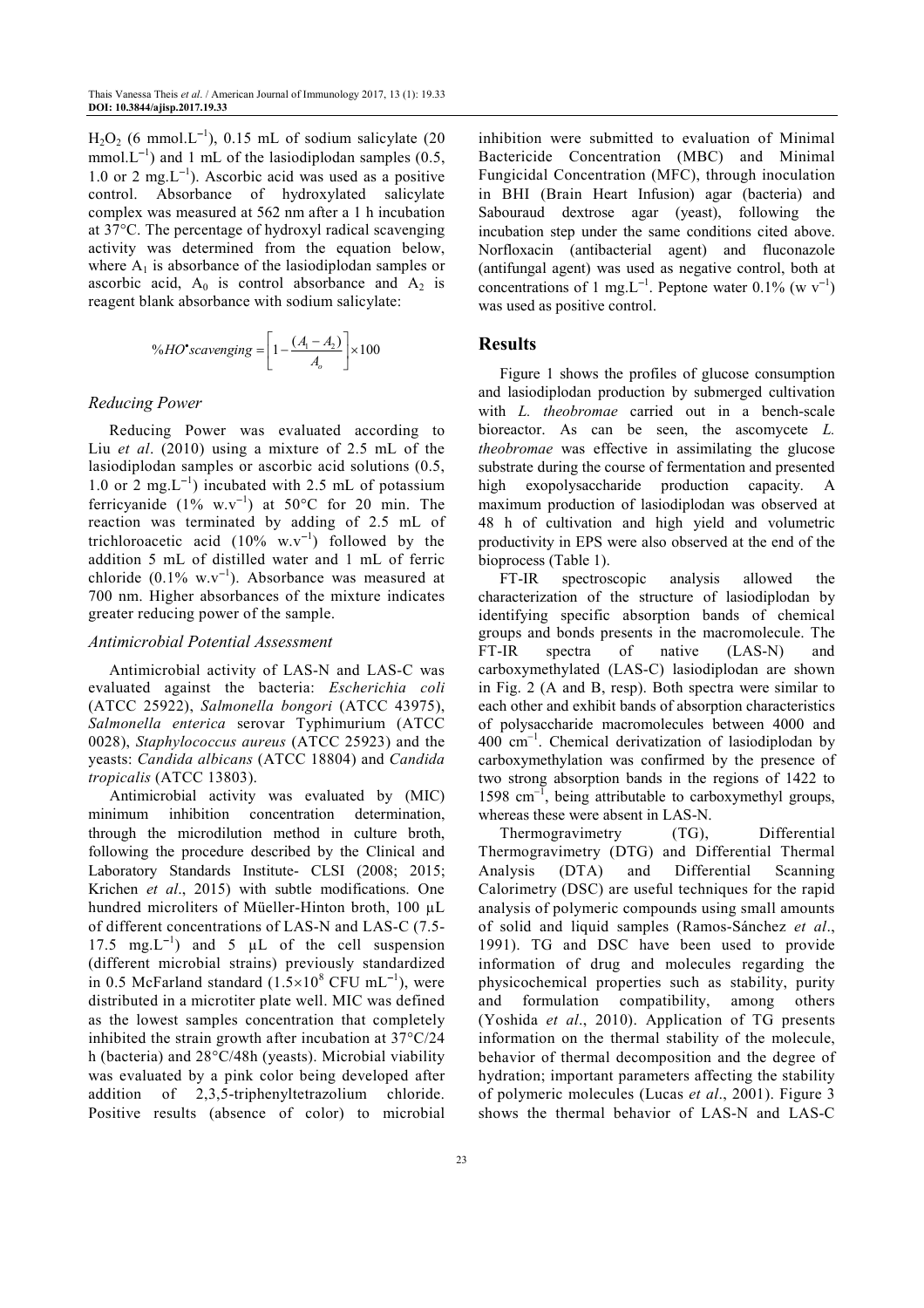over the range 30 to 500°C submitted at different heating rates (5, 10 or 20 $^{\circ}$ C min<sup>-1</sup>) and differing conditions of dynamic atmospheres (air or nitrogen). The relationship between the logarithmic heating rate and the reciprocal temperature, as well as the half-life estimated according to time of LAS-N and LAS-C are presented in Fig. 4. Table 2 shows the kinetic parameters obtained by the multiple heating rate method. Both samples (LAS-N and LAS-C) exhibited relatively high thermal stability with respect to temperatures involved in processes of the pharmaceutical industry. Las-N and LAS-C presented similar initial decomposition temperatures, close to 230°C. The thermal behavior after the first

decomposition step was different between the native

and carboxymethylated samples.<br>The crystallographic profile The crystallographic profile of the carboxymethylated sample (LAS-C) was similar to the profile of the native sample (LAS-N). However, carboxymethylation promoted change in intensity of some peaks, especially in peaks observed at 21.1 (2*θ*) and 23.8° (2*θ*), which were more intense and pronounced in the LAS-C (Fig. 5).

Scanning electron microscopy showed that the carboxymethylation of lasiodiplodan led to changes in the morphological structure of the biopolymer, breaks being observed of the original macrostructure as can be seen in Fig. 6.



Fig. 2. FI-IR spectra of native (LAS-N) and carboxymethylated (LAS-C) lasiodiplodan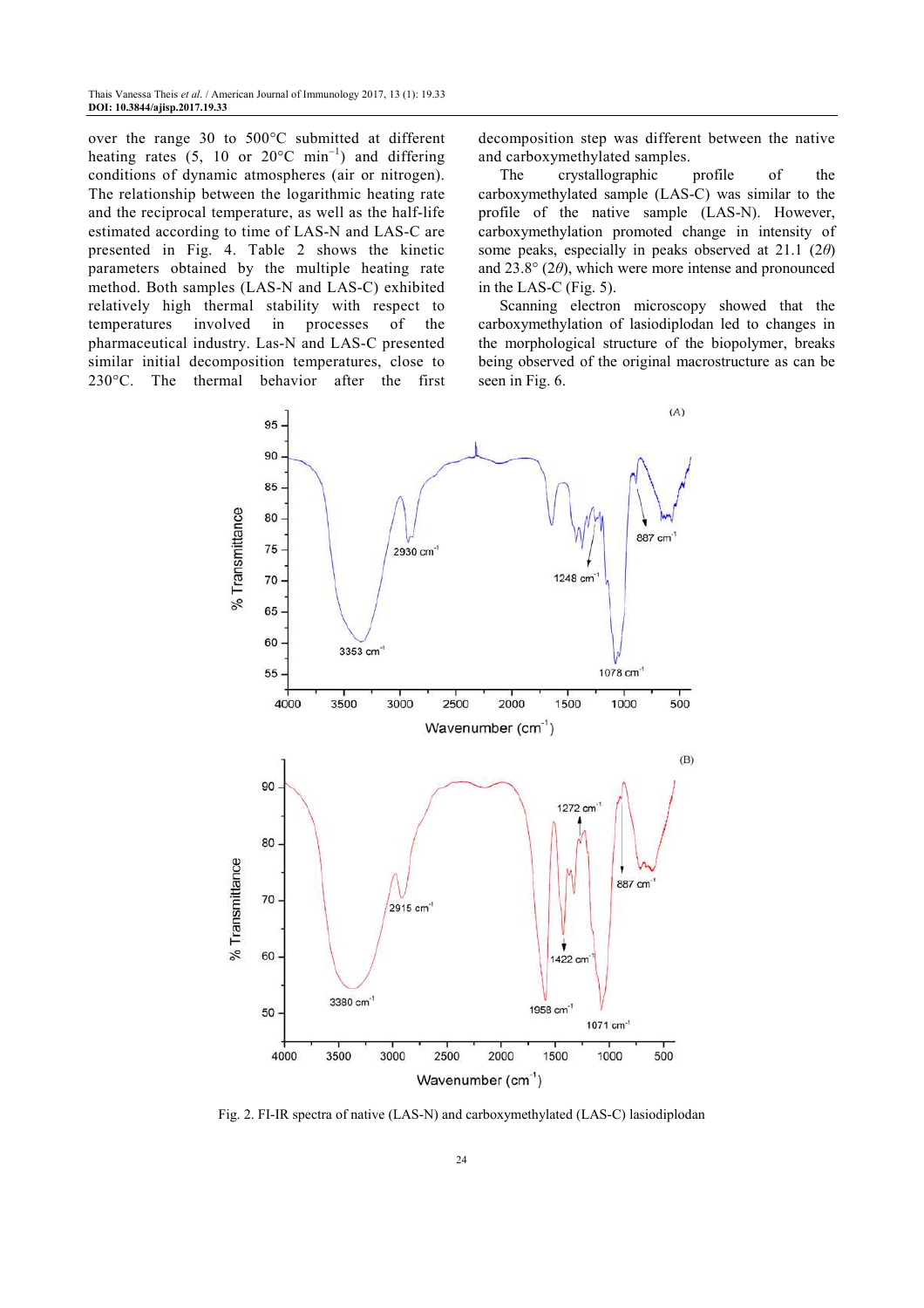

Fig. 3. TG (solid line) DTA (dotted line) curves of the LAS-N (A) and LAS-C (B) obtained under different atmospheric and heating rate conditions



Fig. 4. Relationship between logarithmic heating rate and reciprocal temperature (A, C). The half-life estimated according to time (B, D) of LAS-N and LAS-C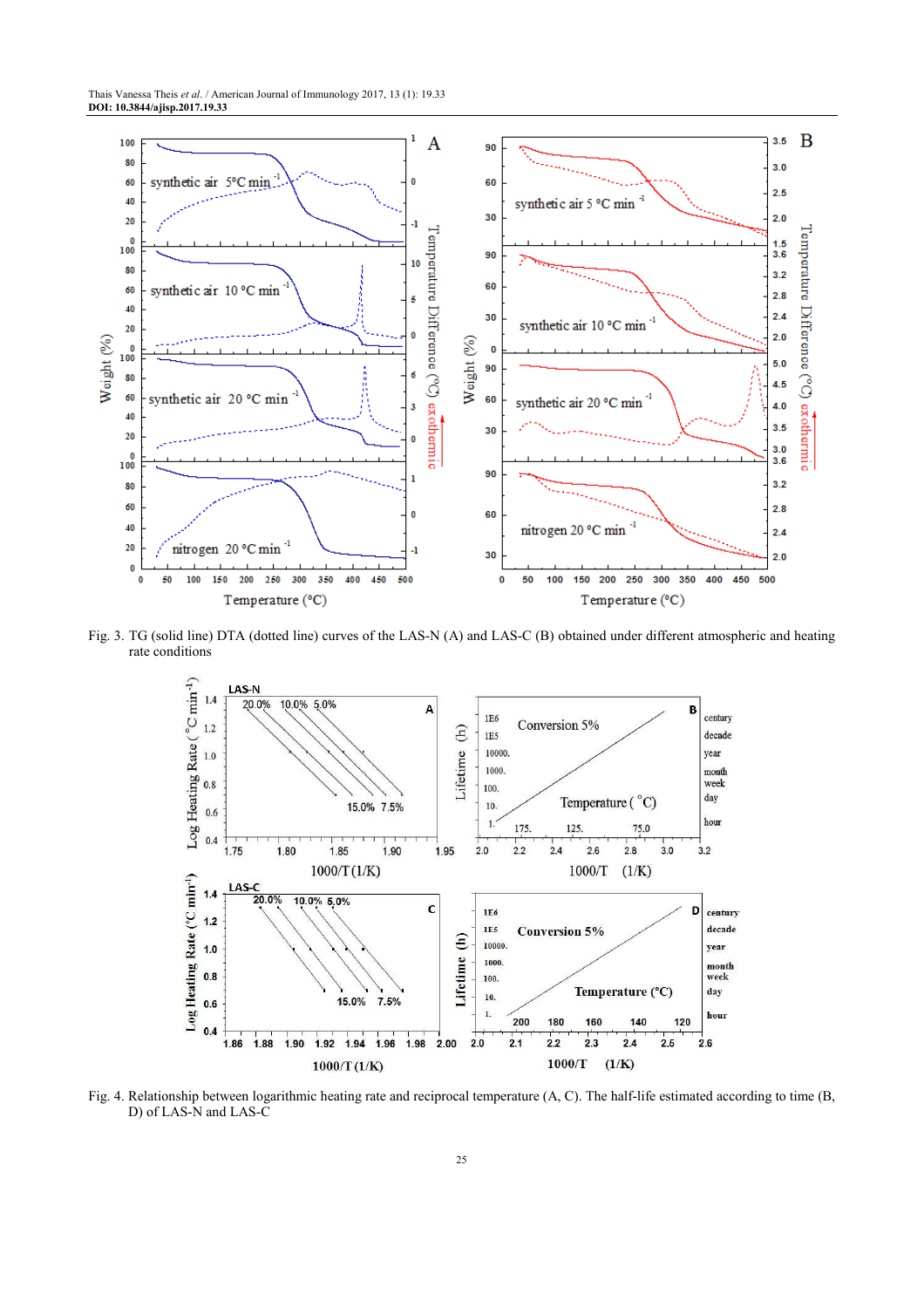Thais Vanessa Theis *et al*. / American Journal of Immunology 2017, 13 (1): 19.33 **DOI: 10.3844/ajisp.2017.19.33** 



Fig. 5. Standard X-ray diffraction profiles of LAS-N and LAS-C samples



Fig. 6. Micrographs of LAS-N and LAS-C obtained by scanning electron microscopy: (A) LAS-N at 200× magnification, (B) LAS-N at 400× magnification and (C) LAS-N at 1500×magnification. (D) LAS-C at 200× magnification, (E) LAS-C at 400× magnification and (F) LAS-C at 1500× magnification

Table 1. Kinetic parameters for the production of lasiodiplodan by *Lasiodiplodia theobromae* MMPI cultivated in a stirred-tank bioreactor for 72 h

| Fermentation parameters | Observed values  |
|-------------------------|------------------|
| $P_P(g.L^{-1})$         | $8.30\pm0.76$    |
| $P_X(g.L^{-1})$         | $5.25 \pm 0.67$  |
| $Y_{P/S}$ $(g.g^{-1})$  | $0.40 \pm 0.04$  |
| $Y_{X/S}(g.g^{-1})$     | $0.25 \pm 0.005$ |
| $Q_P (g.L^{-1} h^{-1})$ | $0.12 \pm 0.01$  |
| $Q_X(g.L^{-1}h^{-1})$   | $0.07 \pm 0.002$ |
| $Q_S (g.L^{-1} h^{-1})$ | $0.28 \pm 0.007$ |
| $Y_c$ (%)               | $93.0 \pm 0.76$  |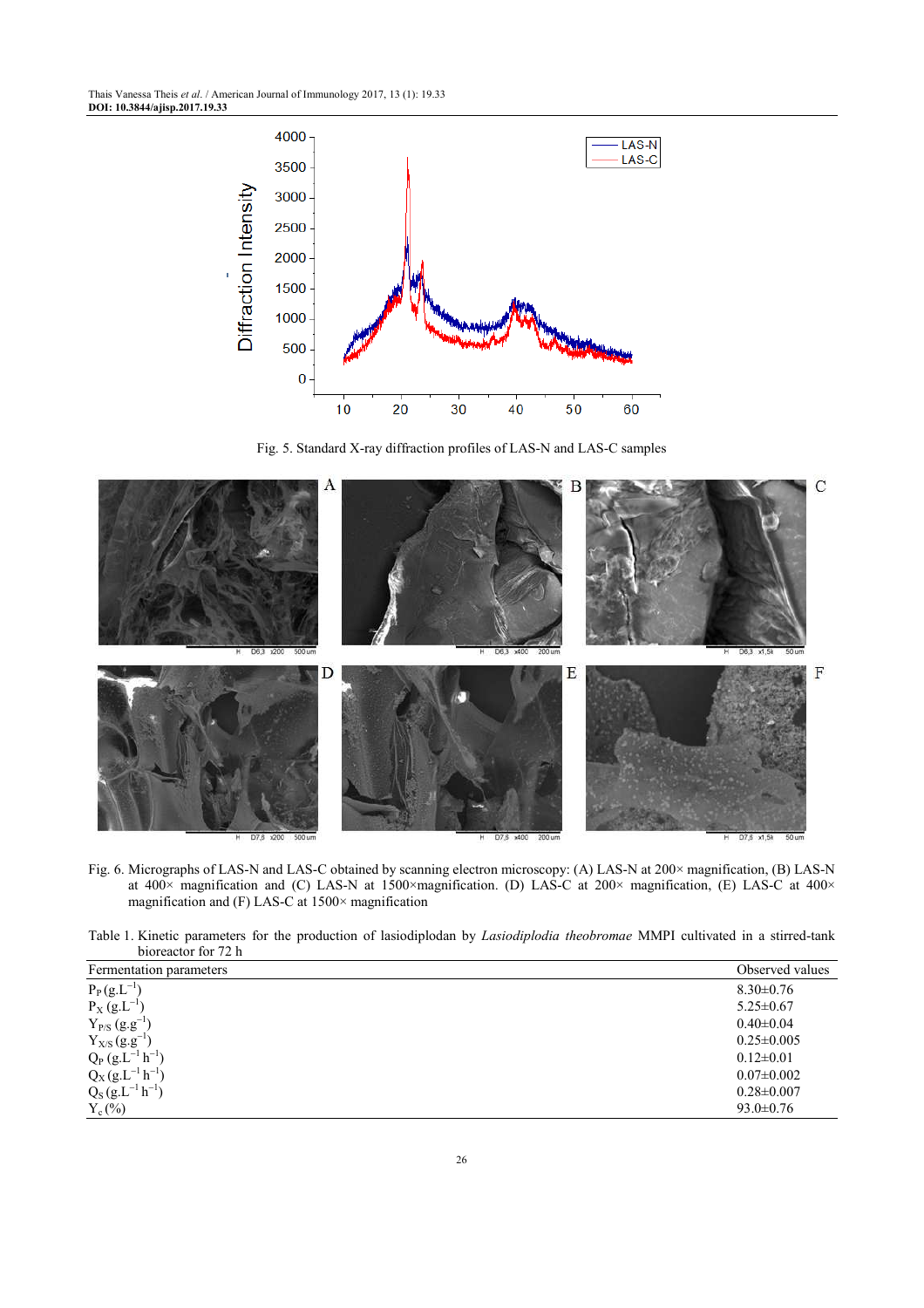Table 2. Kinetic parameters obtained by the multiple heating rate method. (E<sub>a</sub>: Activation energy; Log Z: Pre-exponential factor; Temperature: Temperature of half-time).

| Conversion<br>(weight $\%$ ) | $E_a^*$ (kJ mol <sup>-1</sup> ) |       | $\text{Log } Z^{**}(\text{min}^{-1})$ |       | Temperature***<br>(half-life at 60 min) $(^{\circ}C)$ |       |
|------------------------------|---------------------------------|-------|---------------------------------------|-------|-------------------------------------------------------|-------|
|                              | LAS-N                           | LAS-C | LAS-N                                 | LAS-C | LAS-N                                                 | LAS-C |
| 5.0                          | 130.3                           | 262.0 | 11.37                                 | 25.51 | 238.1                                                 | 225.5 |
| 7.5                          | 135.9                           | 273.8 | 12.02                                 | 26.76 | 235.5                                                 | 225.5 |
| 10.0                         | 139.4                           | 267.0 | 12.42                                 | 26.04 | 234.0                                                 | 225.3 |
| 15.0                         | 141.5                           | 267.4 | 12.68                                 | 26.05 | 232.3                                                 | 225.9 |
| 20.0                         | 142.2                           | 260.5 | 12.78                                 | 25.33 | 231.3                                                 | 225.9 |

Table 3. Minimal inhibitory concentration of LAS-N and LAS-C against different bacterial and yeast strains (\*Fungistatic effect)

|                                             | Minimal inhibitory concentration $(mg_{\rm L}L^{-1})$ |         |  |
|---------------------------------------------|-------------------------------------------------------|---------|--|
| Microorganism                               | LAS-N                                                 | LAS-C   |  |
| Staphylococcus aureus (ATCC 25923)          | >17.5                                                 | >17.5   |  |
| Salmonella enterica Typhimurium (ATCC 0028) | >17.5                                                 | >17.5   |  |
| Escherichia coli (ATCC 25299)               | >17.5                                                 | >17.5   |  |
| Salmonella bongori (ATCC 43975)             | >17.5                                                 | >17.5   |  |
| Candida tropicalis (ATCC 13803)             | >17.5                                                 | $17.5*$ |  |
| Candida albicans (ATCC 18804)               | >17.5                                                 | >17.5   |  |



Fig. 7. Antioxidant activity of LAS-N, LAS-C, glucose (GLU) and ascorbic acid (AA) (positive control) measured by (A) Hydrogen peroxide scavenging, (B) HO• scavenging and (C) reducing power

Substances which at low concentrations retard or prevent the oxidation of a substrate, are called antioxidants (Huang *et al*., 2005). Antioxidant substances have the ability to remove free radicals (scavenging activity) and can provide protection against diseases. *In vitro* assays are commonly used to estimate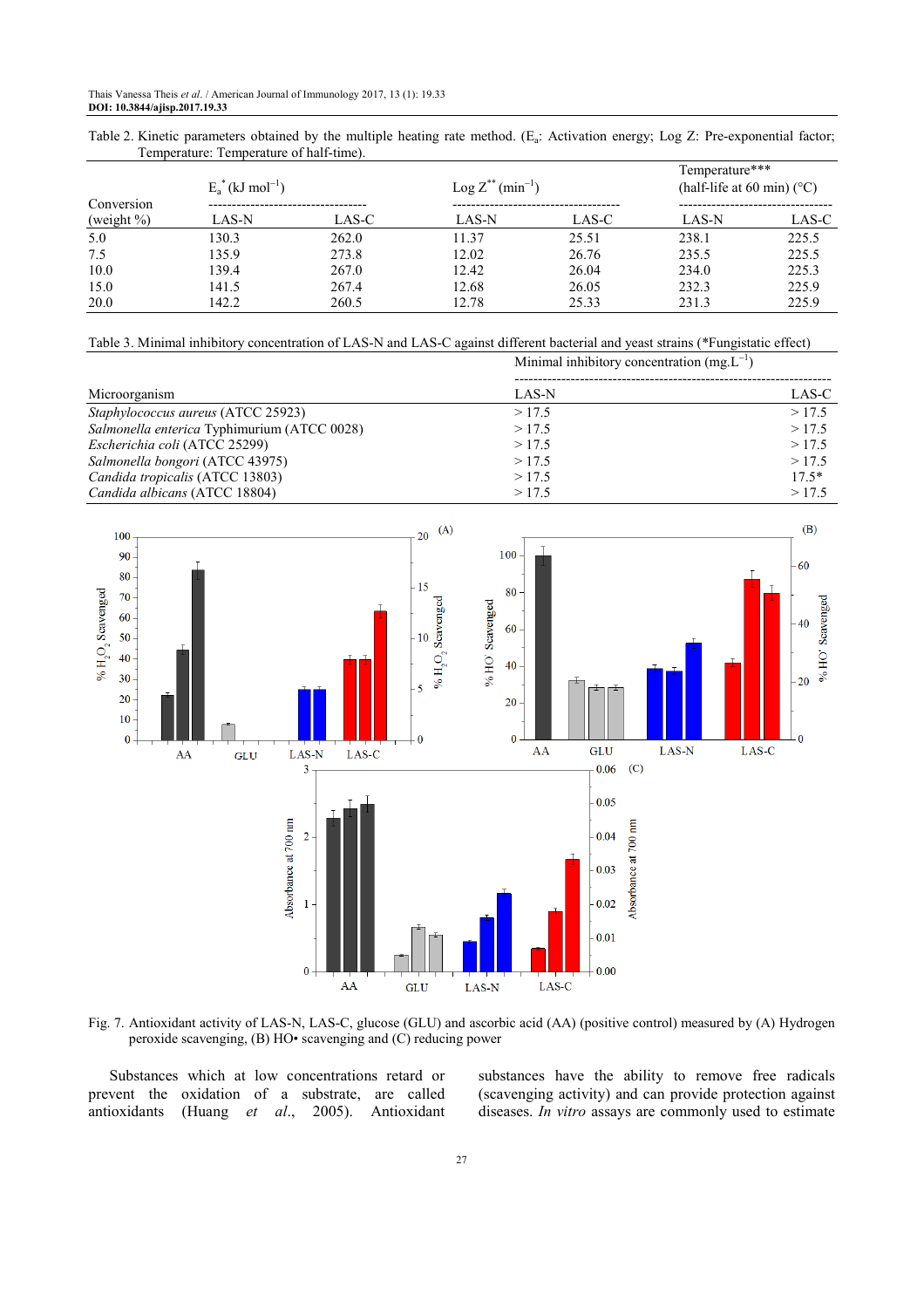the antioxidant potential of different compounds and extractives. However, due to different types of free radicals and their different ways of actuation on living organisms, there is hardly a simple and universal method by which antioxidant activity can be measured accurately (Alves *et al*., 2010). In this sense, it is important that more than one method of analysis be conducted to evaluate the antioxidant ability of a substance. In the present study, three different tests were used to evaluate the antioxidant ability of native and carboxymethylated lasiodiplodan, as hydrogen peroxide and hydroxyl radical scavenging assays and reducing power.

The results of evaluating the antioxidant potential of LAS-N and LAS-C by the different methods of assessment are presented as histograms in Fig. 7. Ascorbic acid has been studied as the standard antioxidant (positive control) and the antioxidant ability of glucose, which is the monomeric unit of the macromolecule lasiodiplodan, was also evaluated. The introduction of carboxymethyl groups in the chemical structure of lasiodiplodan promoted an increase of its antioxidant ability and reducing power potential.

Table 3 shows the results of the minimal inhibitory concentration of LAS-N and LAS-C against gram positive and negative bacteria and yeasts strains. LAS-N showed minimal inhibitory concentration higher than 17.5 mg. $L^{-1}$ to all tested microorganisms. Similar behavior was observed for LAS-C for all strains tested, except for *C. tropicalis* that showed minimal inhibitory concentration and fungistatic effect at a concentration of 17.5 mg. $L^{-1}$ .

## **Discussion**

The profile of glucose consumption and production of lasiodiplodan by *L. theobromae* MMPI during submerged fermentation in a bench-scale bioreactor is shown in Fig. 1. Lasiodiplodan concentration reached a maximum level of 9.6±0.07 g L<sup>-1</sup> at 48 h of cultivation. The lasiodiplodan concentration at 72 h of cultivation, however, was 13.5% less than at 48 h. The reduction in the lasiodiplodan concentration was most likely attributable to the production of β-1,6-glucanases by the fungal isolate, which at 72 h most likely led to the enzymatic hydrolysis of lasiodiplodan and the end-products released (glucose and gluco-oligosaccharides) were consumed by the fungus to sustain growth. As shown in Fig. 1 and Table 1, glucose was almost totally consumed (93.0±0.76%) after 72 h of cultivation. The global rate of glucose consumed was  $0.28 \pm 0.007$  g L<sup>-1</sup> h<sup>-1</sup>, the volumetric productivity of lasiodiplodan was  $0.12 \pm 0.01$  g L<sup>-1</sup> and the yield of fungal biomass was  $0.25 \pm 0.005$  g g<sup>-1</sup>.

The kinetic parameters of fermentation (Table 1) indicated that the fungal isolate was effective in converting glucose into lasiodiplodan. The production of lasiodiplodan using glucose at an initial concentration of 20 g  $L^{-1}$  and a turbine agitation speed of 400 rpm was 1.45-fold higher than when using glucose at concentration of 40 g  $L^{-1}$  and an agitation speed of 180 rpm as previously described in the STBR (Cunha *et al*., 2012). Similarly, the volumetric productivity of lasiodiplodan  $(Q_P)$  was 2.4-fold higher under the cultivation conditions described here (i.e., 20 g  $L^{-1}$  and 400 rpm). Glucose was more effectively consumed (93.0%) at an initial concentration of 20 g  $L^{-1}$  glucose and an agitation speed of 400 rpm than compared to when the fungus was cultivated on 40 g  $L^{-1}$  of glucose and 180 rpm (69.5%) (Cunha *et al*., 2012). The conversion yield of glucose to lasiodiplodan  $(Y_{P/S})$  was 90% higher. On the other hand, the yield of biomass on consumed glucose (Y<sub>X/S</sub>) was less on 20 g L<sup>-1</sup> glucose and 400 rpm by comparison to 40 g  $L^{-1}$  glucose and 180 rpm (0.25 g g<sup>−</sup><sup>1</sup> Vs. 0.43 g g<sup>−</sup><sup>1</sup> ) (Cunha *et al*., 2012), as well as the volumetric productivity of fungal biomass  $(Q_X)$  $(0.07 \text{ g } L^{-1}h^{-1} \text{ Vs. } 0.10 \text{ g } L^{-1}h^{-1})$ . The best kinetic parameters for lasiodiplodan production (final production and conversion yield of glucose to lasiodiplodan) obtained in the present work in comparison with that previously reported (Cunha *et al*., 2012), could be related to the inhibition of the enzymatic system involved in lasiodiplodan synthesis because of the higher substrate concentration that had been employed.

Characterization of native (LAS-N) and carboxymethylated (LAS-C) lasiodiplodan by Fourier transform-infrared spectroscopy is shown in Fig. 2. The strong absorption band at  $3353 \text{ cm}^{-1}$  (LAS-N) and  $3380$ cm<sup>−</sup><sup>1</sup> (LAS-C) is attributed to stretching vibration of O-H (Xu *et al*., 2009; Hu *et al*., 2011; Souza *et al*., 2015). The peak in the region 2930 cm<sup>-1</sup> (LAS-N) and 2915 cm<sup>-1</sup> (LAS-C) is attributed to the symmetric stretching vibration of C-H bond of the CH2 groups (Kagimura *et al*., 2015a; Liu *et al*., 2012). The symmetric stretching vibrations of the bonds C-O-C (characteristic group of sugars) are assigned to bands at  $1078 \text{ cm}^{-1}$  (LAS-N) and  $1071 \text{ cm}^{-1}$  (LAS-C). The bands at 1246 cm<sup>-1</sup> (LAS-N) and 1276 cm<sup>-1</sup> (LAS-C) correspond to asymmetric vibrations of C-O-C bonds (Xu *et al*., 2009; Kagimura *et al*., 2015a). In the region of 887  $cm^{-1}$  there is a band with low intensity indicating β-configuration of lasiodiplodan (Corradi da Silva *et al*., 2008; Kagimura *et al*., 2015a; Ren *et al*., 2007; Thomas, 2015). Carboxymethylation of the polymer is indicated by the appearance of two strong absorption bands in the regions of 1422 cm<sup>-1</sup> and 1598 cm<sup>−</sup><sup>1</sup> observed in the LAS-C spectrum resulting from symmetric and asymmetric stretching vibrations of the -COO- group, respectively (Xu *et al*., 2009; Wang and Zhang, 2009).

The Degree of Substitution (DS) represents the average number of functional groups introduced onto a glucose unit. The evaluation of this parameter is important for optimization of the reaction conditions for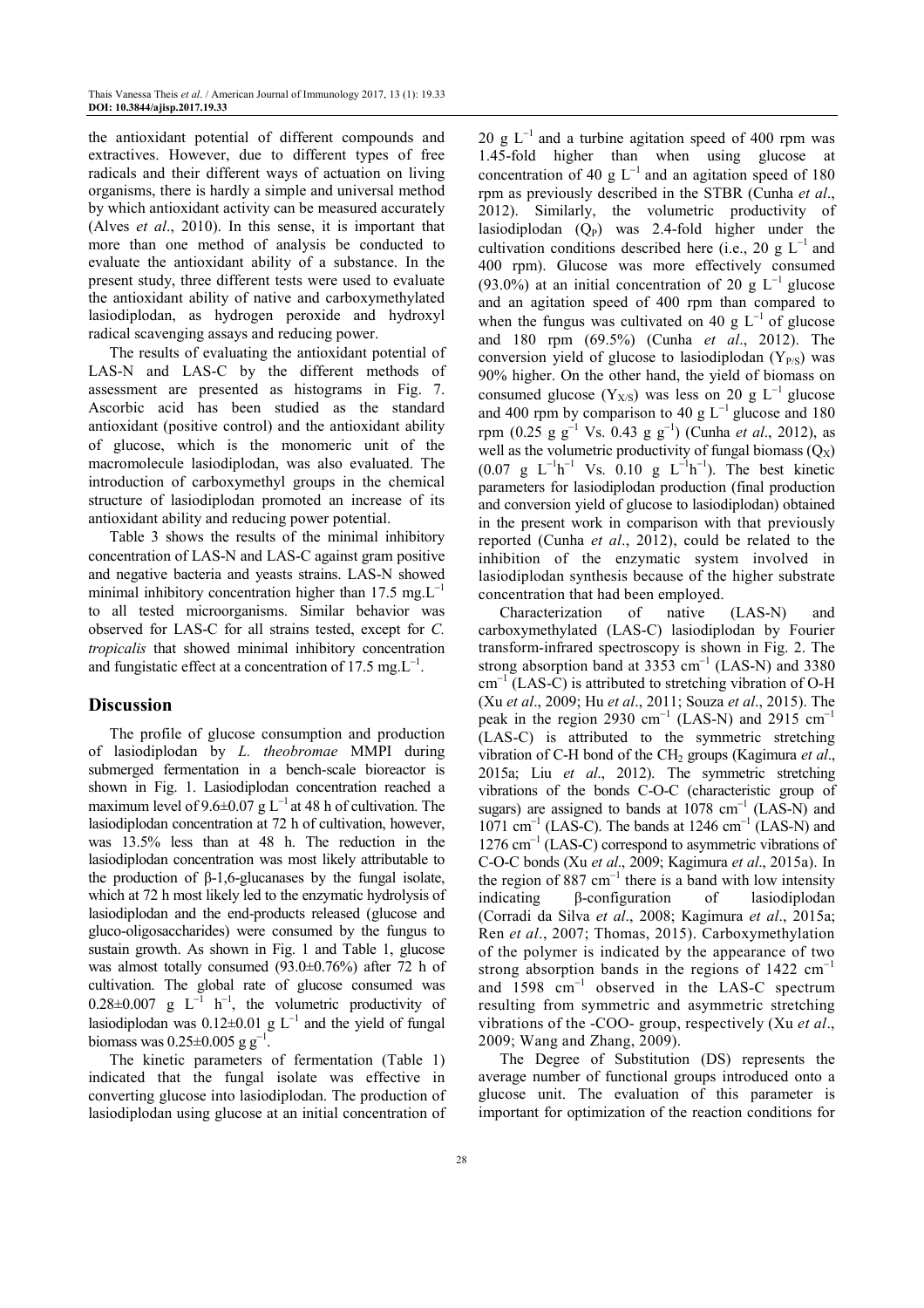substitution, besides providing an understanding of the new structure (Heinze and Koschella, 2005; Stojanovic *et al*., 2005; Liu *et al*., 2014). The derivatized sample presented a substitution degree (DS) of 0.45, which indicates that under the operational conditions employed in carboxymethylation, a relatively low degree of substitution of hydroxyls by carboxymethyl groups was obtained. In previous work we had obtained carboxymethylated lasiodiplodan with a higher DS (1.27) than observed in this study (Kagimura *et al*., 2015a). It is important to note that the substitution degree is a parameter of great relevance with relation to biological potential of the macromolecule, but a high value of DS does not mean a larger or smaller biological potential. It is the combination of various physico-chemical parameters, including the substitution degree that will define the potential of the macromolecule.

Figure 3 shows the TG-DTA curves obtained under different heating rates and atmospheres. Under purging conditions with air, native lasiodiplodan presented three steps of mass loss. Similarly, Fonseca *et al*. (2011) related three steps of mass loss by thermogravimetric analysis of botryosphaeran, an exopolysaccharide of the  $(1\rightarrow 3; 1\rightarrow 6)$ -β-D-glucan type and concluded that both steps of mass loss was attributable to removal of water of hydration. In the present work, we observed that the first step of mass loss of native lasiodiplodan occurred up to 100°C, which was attributed to elimination of water of hydration of the exopolysaccharide and was indicated by an endothermic peak at 65°C in the DTA curve. The temperature of endothermic peaks relate to the loss of water was higher for botryosphaeran (134-149°C) (Fonseca *et al*., 2011) than that obtained with lasiodiplodan (65°C). This behavior can be attributed to differences in the chemical structures between these polysaccharides. Lasiodiplodan appears to be a molecule less hydrophilic than botryosphaeran. In fact, lasiodiplodan consists of a linear chain of (1→6)-β-Dlinked glucopyranosyl residues with no ramifications; while botryosphaeran comprises a backbone of  $\beta$ -(1→3)linked glucose residues with 22% branching with β- (1→6)-linked glucose residues (Barbosa *et al*., 2003). The branched structure of botryosphaeran makes the molecule more hydrophilic than lasiodiplodan because of the higher number of free hydroxyl groups available to interact through hydrogen bonding with water.

LAS-N was stable up to 230°C, where it began its thermal decomposition. Under a dynamic synthetic air atmosphere, two weight loss steps were observed and were attributable to oxidative decomposition of the dehydrated polysaccharide, which was indicated by exothermic peaks in the DTA curves. Under a nitrogen dynamic atmosphere, a single weight loss step by the dehydrated polysaccharide was verified and was

attributed to volatilization of compounds generated by LAS-N thermal decomposition.

Regarding carboxymethylated sample, the TG curves indicated similar behavior of the sample under the different heating rates under a dynamic synthetic air atmosphere. A single weight loss step under heating rates of 5 and  $10^{\circ}$ C.min<sup>-1</sup> was verified and attributed to oxidative decomposition of the anhydrous polysaccharide. At a heating rate of 20°C.min<sup>-1</sup>, the anhydrous polysaccharide showed similar behavior to that found with the LAS-N sample, with two weight loss steps attributed to oxidative decomposition and indicated by exothermic peaks in the DTA curve. Under a dynamic nitrogen atmosphere, anhydrous LAS-C also showed only one weight-loss step. It was observed that, regardless of the analysis condition, LAS-C did not establish a plateau at the end of the process (at final temperature of analysis), unlike what occurred with the sample LAS-N. This behavior indicates that the volatilization of compounds generated in the decomposition of LAS-C is slower than compared with the LAS-N sample.

The kinetic parameters presented in Table 2 were obtained by the method of multiple heating rates. Although the start of thermal decomposition occurred at temperatures close in the two anhydrous polysaccharide as found in the thermogravimetric curves (Fig. 3), modifying the molecule led to an increase in the activation energy before the decomposition process begins with LAS-C (Table 2).

 As can be seen in Fig. 5, X-ray diffraction analysis of samples of LAS-N and LAS-C indicated diffraction patterns with broad peaks, which are common to βglucans due to their polymeric structure (Veverka *et al*., 2014). Broad peaks indicate structures that are different from conventional crystalline structures (Kagimura *et al*., 2015a). Nevertheless, in both XRD diffractograms, three peaks were observed with diffraction angles at 2θ value of about 21.1°, 23.8° and 39.6°, which indicate that lasiodiplodan has regions with certain molecular organization within an amorphous matrix. This can be observed from the high intensity of such peaks. Similarly, Anusuya and Sathiyabama (2014) observed three peaks (23.2°, 32.5°, 46° at 2θ) in βglucan nanoparticle samples, which were attributed to a crystalline nature. The peaks observed at 21.1°, 23.8°  $(2\theta)$  were more pronounced in the LAS-C sample, which suggests that the introduction of carboxymethyl groups in the native macromolecule may have contributed to some increase in its degree of crystallinity. Peaks that were a little more pronounced appeared at 41.6 and 42.8 (2 $\theta$ ), can also be assigned to arising from regions with certain crystallinity caused by carboxymethylation.

Scanning electron microscopy revealed that the native lasiodiplodan (Fig. 6A.) presented an irregular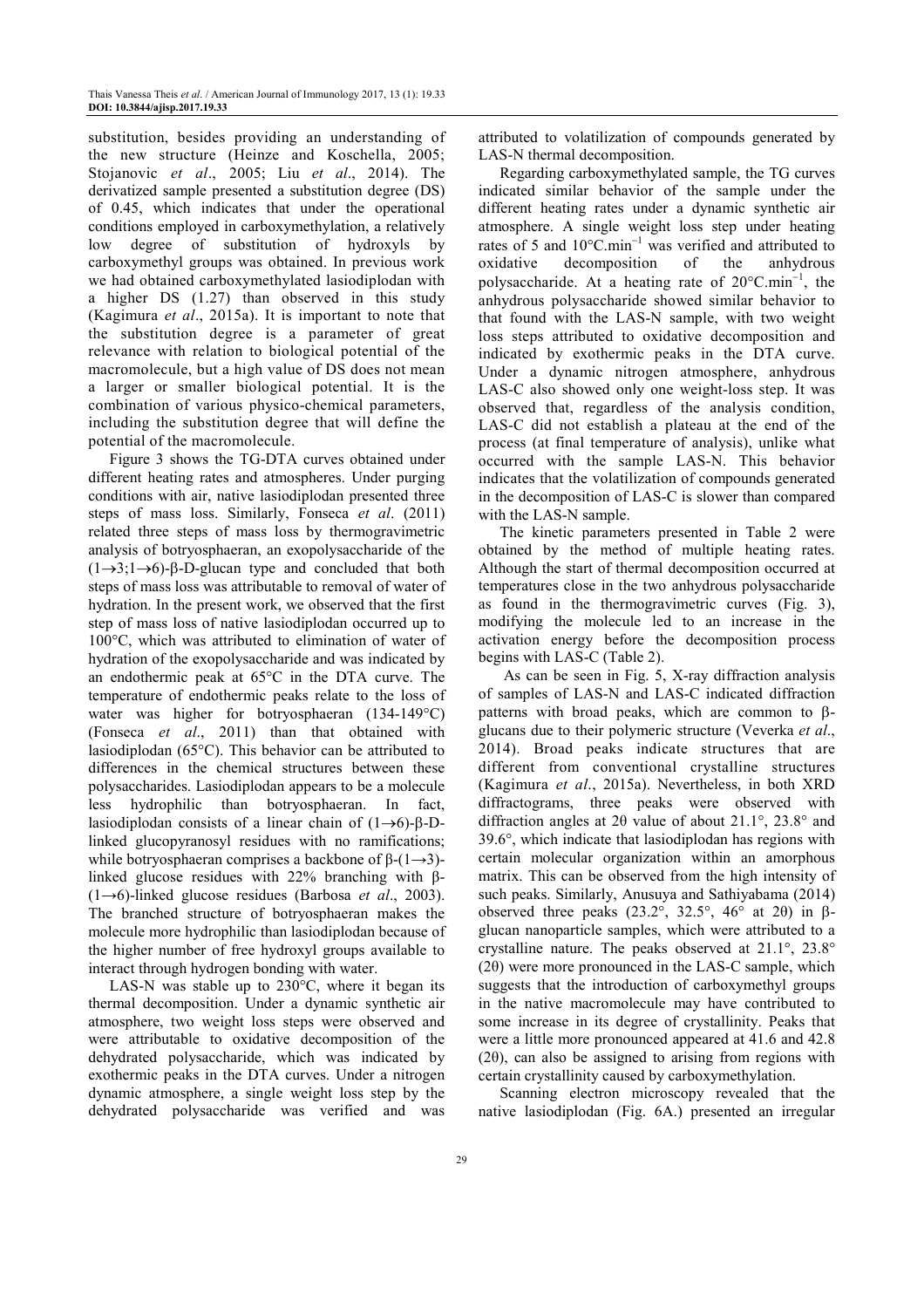surface macrostructure with morphological structures in the form of plates or sheets containing irregularities like folds and twists along the surface area. The SEM scans showed that carboxymethylation leads to physical changes in the macrostructure of this modified biopolymer. Particularly, in the micrograph of LAS-C sample (Fig. 6F) at magnification of 1500 x, where bubbles were observed across the all surface area of the polymeric macrostructure and the disruption of the plates. Similarly to what was observed in this study, Kagimura *et al*. (2015a) also reported structures in form of irregular plates in micrographs of native lasiodiplodan. Furthermore, they observed that the carboxymethylation led to changes in surface macrostructure, including cracks along the surface of the plates.

Figure 6 shows the antioxidant potential of LAS-N and LAS-C. LAS-N and LAS-C demonstrated the ability of scavenge hydrogen peroxide and the concentration of the macromolecule was shown to have an influence on the antioxidant capacity. The  $H_2O_2$ scavenging potential of ascorbic acid standard, was likewise influenced by the concentration in the assay. Increasing the concentration of ascorbic acid promoted greater removal activity of  $H_2O_2$ , which reached a percentage of 82.5% removal at 2 mg.mL<sup>-1</sup>. Native lasiodiplodan was able to remove 5% of hydrogen peroxide at concentrations of 1 and 2 mg.mL $^{-1}$ , but at 0.5 mg.mL<sup>-1</sup>, it was not able. The carboxymethylation of lasiodiplodan promoted an increase of its hydrogen peroxide scavenging capacity, even when used at lower concentrations (0.5 mg mL<sup>-1</sup>) in the assay, resulting in 7.94%  $H_2O_2$  scavenging. Furthermore, higher concentration of LAS-C (2 mg.mL<sup>-1</sup>) led to greater  $H_2O_2$ scavenging potential (12.7%).

LAS-N was also able to scavenge hydroxyl radicals. At concentrations of 0.5 mg.mL<sup>-1</sup> and 1 mg.mL<sup>-1</sup>, similar hydroxyl radical scavenging activities (24.8 and 23.8%, respectively) were observed. The increase in the concentration of the macromolecule to 2 mg.m $L^{-1}$ , promoted an increase of around 37.3% in OH<sup>•</sup> scavenging activity, which reached 33.4% radical removal. Carboxymethylation intensified the hydroxyl radical scavenging activity at 1 and 2 mg.mL $^{-1}$  concentrations, when compared to LAS-N at similar concentrations. LAS-C was capable to remove 55.6% of hydroxyl radicals at a concentration of 1 mg.mL<sup>-1</sup> and 55.6% at 2 mg.mL<sup>-1</sup>.

Both LAS-N and LAS-C demonstrated capacity for potassium ferricyanide reduction to potassium ferrocyanide. Similar reduction potential was observed between native and carboxymethylated lasiodiplodan at concentrations of 0.5 and 1 mg.mL<sup>-1</sup>, but at a higher concentration, only LAS-C  $(2 \text{ mg.mL}^{-1})$  showed a higher reducing power.

Polysaccharides submitted to chemical modifications such as carboxymethylation, can have potentiated or modified biological functionality depending upon the Degree of Substitution (DS) obtained from derivatization (Weng *et al*., 2011; Kagimura *et al*., 2015b). In the present study, carboxymethylation of lasiodiplodan with a DS of 0.45, presented fungistatic activity towards *Candida tropicalis* (ATCC 13803) at a concentration of 17.5 mg.L<sup>-1</sup>. On the otherhand, LAS-N, did not show effective fungistatic or fungicidal activities at this concentration against *C. tropicalis*. As can be seen in Table 3, an antimicrobial effect was observed only on the yeast, *C. tropicalis*. The other microorganisms tested were not inhibited by LAS-N nor LAS-C at the concentration evaluated.

# **Conclusion**

Carboxymethylated lasiodiplodan with a degree of substitution of 0.45 was obtained using monochloroacetic acid as derivatizing agent under the conditions described. FT-IR spectroscopy analysis confirmed that lasiodiplodan was carboxymethylated, as verified by strong absorption bands in the regions of 1422 to 1598 cm<sup>−</sup><sup>1</sup> , resulting from symmetric and asymmetric stretching vibrations of the -COO- group, respectively. The thermal behavior profile evaluated by TG-DTA analysis showed that both native and carboxymethylated lasiodiplodan with DS of 0.45, exhibited relatively high thermal stability considering process conditions usually employed by the pharmaceutical industry. XRD analysis showed the LAS-N and LAS-C have no crystalline structure and that derivatization by carboxymethylation promoted regions with certain molecular orientation in the biopolymer matrix. SEM analysis revealed carboxymethylation promoted morphological changes in the biopolymer macrostructure, including disruption or breaking of structures similar to plates originally observed in the native biopolymer matrix. Antioxidant potential of the native lasiodiplodan was enhanced after derivatization, resulting in high hydroxyl radical removal ability and reducing power. Carboxymethylated lasiodiplodan demonstrated antimicrobial activity against *Candida tropicalis* yeast with Minimum Inhibitory Concentration (MIC) of 17.5 mg. $L^{-1}$ . The results obtained in this study suggest that carboxymethylation of lasiodiplodan could be a strategic tool for the enhancement the macromolecule bioactivity. Further studies should be conducted for understanding and assessment of potential biological properties of lasiodiplodan derivatized by carboxymethylation. Research for evaluation of nontoxicity on cells and organs are also essential to ensure the safety of the new biomacromolecule.

### **Acknowledgement**

The authors are grateful to CAPES, CNPq (Brazil) and Fundação Araucária for financial support.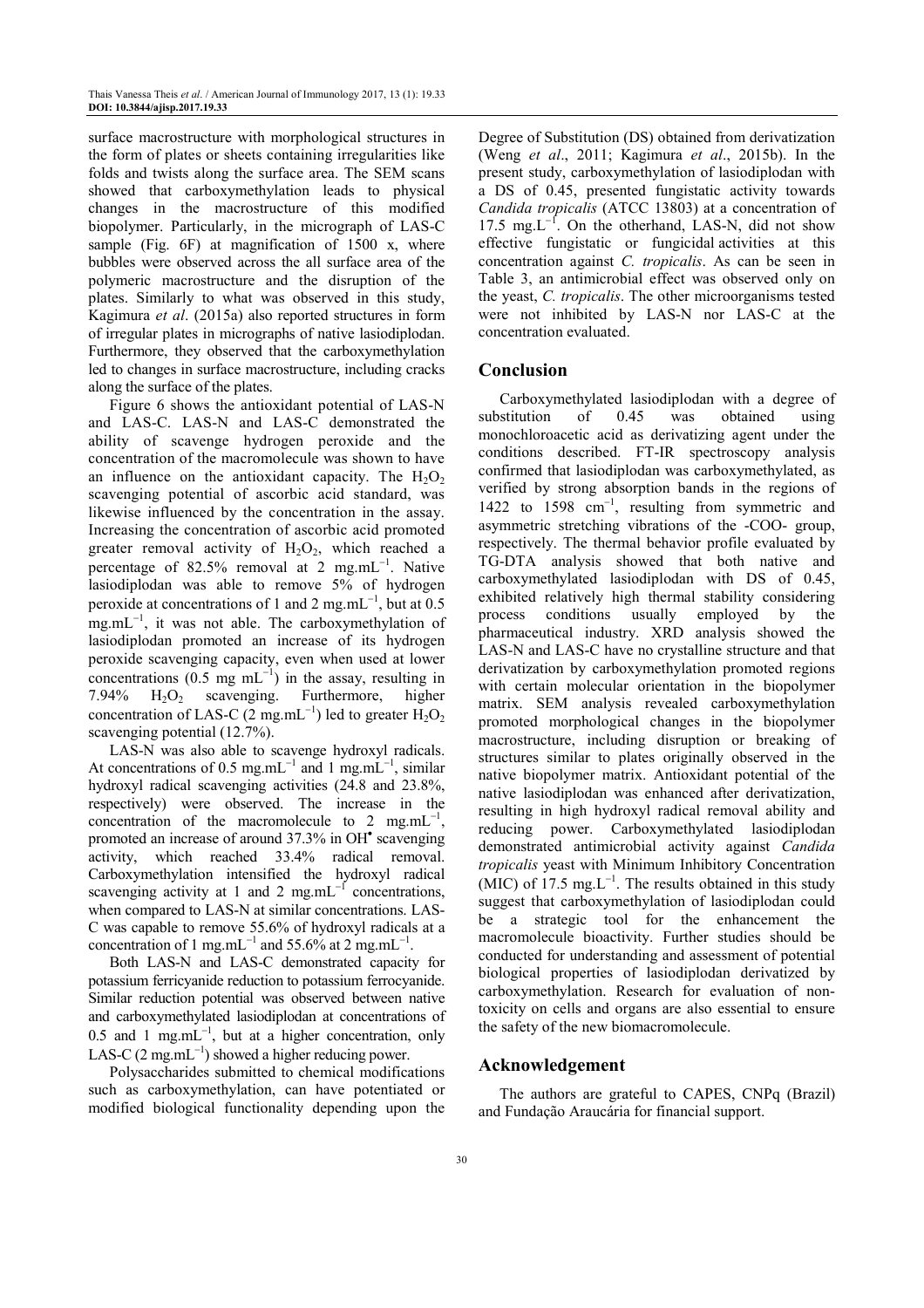## **Author's Contributions**

**Thais Vanessa Theis:** Conducted experiments on the fermentative production of lasiodiplodan, its chemical derivatization by carboxymethylation and on thermal analysis, FT-IR, X-ray diffraction and scanning electron microscopy (SEM).

**Gabrielle Cristina Calegari:** Assisted Dr. Queiroz Santos in performing the bioassays on antioxidant and antimicrobial activity.

**Vidiany Aparecida Queiroz Santos:** Was responsible for conducting the bioassays on antioxidant and antimicrobial activity and in interpreting the data.

**Henrique Emilio Zorel Junior:** Worked on the treatment and interpretation of thermal analysis data.

**Aneli M. Barbosa:** Was involved in research discussions and contributed to the writing of the manuscript.

**Robert F. H. Dekker:** Was involved in research discussions and contributed to the writing and critical revision of the manuscript.

**Mário A. Alves da Cunha:** Planned, supervised and directed the research project and contributed to the writing and revision of the manuscript, as well as in interpreting the experimental data.

## **Ethics**

This article is original and the corresponding author confirms that all of the other authors have read and approved the manuscript. There are no conflicts of interest.

## **References**

- Alves, C.Q., J.M. David, J.P. David, M.V. Bahia and R.M. Aguiar, 2010. Métodos para determinação de atividade antioxidante *in vitro* em substratos orgânicos. Química Nova, 33: 2202-2210. DOI: 10.1590/S0100-40422010001000033
- Anusuya, S. and M. Sathiyabama, 2014. Preparation of β-D-glucan nanoparticles and its antifungal activity. Int. J. Biol. Macromolecules, 70: 440-443. DOI: 10.1016/j.ijbiomac.2014.07.011
- Barbosa, A.M., R.M. Steluti, R.F.H. Dekker, M.S. Cardoso and M.L. Corradi da Silva, 2003. Structural characterization of Botryosphaeran: A  $(1\rightarrow 3:1\rightarrow 6)$ β-D-glucan produced by the ascomyceteous fungus *Botryosphaeria* sp. Carbohydrate Res., 338: 1691-8. DOI: 10.1016/S0008-6215(03)00240-4
- Bohn, J.A. and J.N. BeMiller, 1995. (1→3)-β-D-Glucans as biological response modifiers: A review of structure-functional activity relationships. Carbohydrate Pol., 28: 3-14. DOI: 10.1016/0144-8617(95)00076-3
- Cho, E.J., J.Y. Oh, H.Y. Chang and J.W*.* Yun, 2006. Production of exopolysaccharides by submerged mycelial culture of a mushroom *Tremella fuciformis*. J. Biotechnol., 127: 129-140. DOI: 10.1016/j.jbiotec.2006.06.013
- CLSI, 2008. Reference method for broth dilution antifungal susceptibility testing of yeasts-M27- A3. Clinical and Laboratory Standards Institute, Wayne, Pennsylvania, USA.
- CLSI, 2015. Methods for dilution antimicrobial susceptibility tests for bacteria that grow aerobically-M7-A10. Clinical and Laboratory Standards Institute, Wayne, Pennsylvania, USA.
- Corradi da Silva, M.L.C., E.K. Fukuda, A.F.D. Vasconcelos, R.F.H. Dekker and A.C. Matias *et al*., 2008. Structural characterization of the cell walld-glucans isolated from the mycelium of *Botryosphaeria rhodina* MAMB-05. Carbohydrate Res., 343: 793-798. DOI: 10.1016/j.carres.2007.12.021
- Cunha, M.A.A., J.A. Turmina, R.C. Ivanov, R.R. Barroso and P.T. Marques *et al*., 2012. Lasiodiplodan, an exocellular (1→6)-β-D-glucan from *Lasiodiplodia theobromae* MMPI: Production on glucose, fermentation kinetics, rheology and antiproliferative activity. J. Industr. Microbiol. Biotechnol., 39: 1179-1188. DOI: 10.1007/s10295-012-1112-2

Fonseca, P.R., R.F.H. Dekker, A.M. Barbosa, J.L. Silveira and A.F. Vasconcelos *et al*., 2011. Thermal and rheological properties of a family of botryosphaerans produced by *Botryosphaeria rhodina* MAMB-05. Molecules, 16: 7488-7501. DOI: 10.3390/molecules16097488

- Giese, E.C., J. Gascon, G. Anzelmo, A.M. Barbosa and M.A.A. da Cunha *et al*., 2015. Free-radical scavenging properties and antioxidant activities of botryosphaeran and some other β-D-glucans. Int. J. Biol. Macromolecules, 72: 125-30. DOI: 10.1016/j.ijbiomac.2014.07.046
- Heinze, T. and A. Koschella, 2005. Carboxymethyl ethers of celulose and starch-A review. Macromolecular Symposia, 223: 13-39. DOI: 10.1002/masy.200550502
- Hu, W., S. Chen, Q. Xu and H. Wang, 2011. Solventfree acetylation of bacterial cellulose under moderate conditions. Carbohydrate Pol., 83: 1575-1581. DOI: 10.1016/j.carbpol.2010.10.016
- Huang, D., O.U. Boxin and R.L. Prior, 2005. The chemistry behind antioxidant capacity assays. J. Agric. Food Chem., 53: 1841-1856. DOI: 10.1021/jf030723c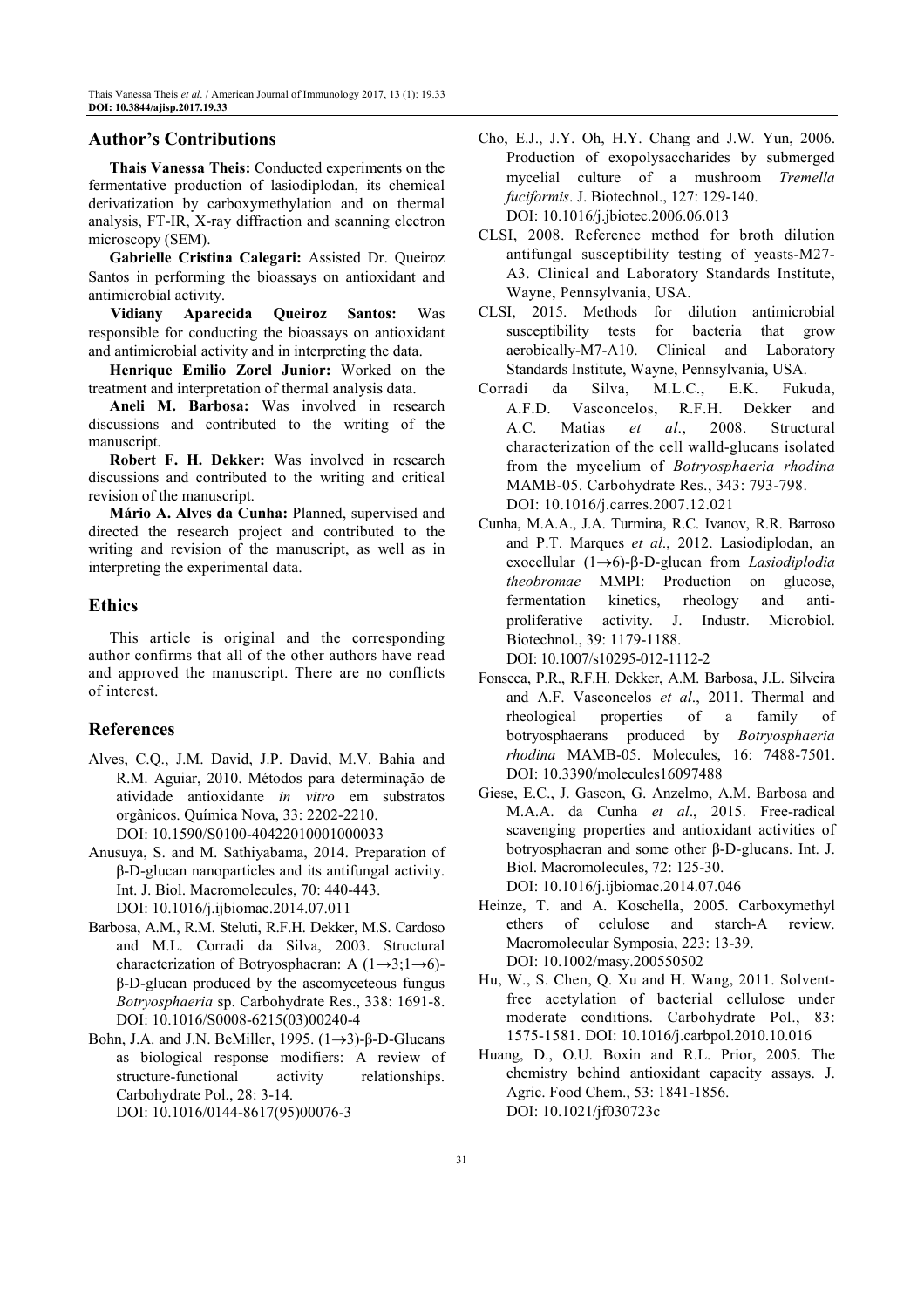- Kagimura, F., M.A.A. da Cunha, T.V. Theis, C.R.M. Malfatti and R.F.H. Dekker *et al*., 2015a. Carboxymethylation of  $(1\rightarrow 6)$ -β-glucan (lasiodiplodan): Preparation, characterization and antioxidant evaluation. Carbohydrate Pol., 127: 390-399. DOI: 10.1016/j.carbpol.2015.03.045
- Kagimura, F.Y., M.A.A. Da Cunha, A.M. Barbosa, R.F.H. Dekker and C.R.M. Malfatti, 2015b. Biological activities of derivatized D-glucans: A review. Int. J. Biol. Macromolecules, 72: 588-598. DOI: 10.1016/j.ijbiomac.2014.09.008
- Kivela, R.L., L. Pitkänen, P. Laine, V. Aseyev and T. Sontag-Strohm, 2010. Influence of homogenisation on the solution properties of oat βglucan. Food Hydrocolloids, 24: 611-668. DOI: 10.1016/j.foodhyd.2010.02.008
- Krichen, F., W. Karoud, A. Sila, B.E. Abdelmalek and R. Ghorbel *et al*., 2015. Extraction, characterization and antimicrobial activity of sulfated polysaccharides from fish skins. Int. J. Biol. Macromolecules, 75: 283-289. DOI: 10.1016/j.ijbiomac.2015.01.044
- Liu, W., H. Wang, X. Pang, W. Yao and X. Gao, 2010. Characterization and antioxidant activity of two low-molecular-weight polysaccharides purified from the fruiting bodies of *Ganoderma lucidum*. Int. J. Biol. Macromolecules, 46: 451-7. DOI: 10.1016/j.ijbiomac.2010.02.006
- Liu, J., J. Luo, H. Ye and X. Zeng, 2012. Preparation, antioxidant and antitumor activities in vitro of different derivatives of levan from endophytic bacterium *Paenibacillus polymyxa* EJS-3. Food Chem. Toxicol., 50: 767-772. DOI: 10.1016/j.fct.2011.11.016
- Liu, Y., Y. Liu, H. Jiang, L. Xu and Y. Cheng *et al*., 2014. Preparation, antiangiogenic and antitumoral activities of the chemically sulfated glucana from *Phellinus ribis*. Carbohydrate Pol., 106: 42-48. DOI: 10.1016/j.carbpol.2014.01.088
- Lucas, E.F., B.G. Soares and E. Monteiro, 2011. Caracterização de Polímeros-Determinação de Peso Molecular e Análise Térmica. 1st Edn., E-papers, Rio de Janeiro, ISBN-10: 8587922254, pp: 366.
- Miranda, C.C., R.H.F. Dekker, J.M. Serpeloni, E.A. Fonseca and I.M. Cólus *et al*., 2008. Anticlastogenic activity exhibited by botryosphaeran a new exopolysaccharide produced by *Botryosphaeria rhodina* MAMB-05. Int. J. Biol. Macromolecules, 42: 172-177. DOI: 10.1016/j.ijbiomac.2007.10.010
- Mello, M.B., C.S. Machado, D.L. Ribeiro, A.F. Aissa and R.V. Burim *et al*., 2016. Protective effects of the exopolysaccharide Lasiodiplodan against DNA damage and inflammation induced by doxorubicin in rats: Cytogenetic and gene expression assays. Toxicology. DOI: 10.1016/j.tox.2016.05.010
- Miranda-Nantes, C.C.B.O., E.A.I. Fonseca, C.T.B.V. Zaia, R.F.H. Dekker and N. Khaper *et al*., 2011. Hypoglycemic and hypocholesterolemic effects of botryosphaeran from *Botryosphaeria rhodina* MAMB-05 in diabetes-induced and hyperlipidemia conditions in rats. Mycobiology, 39: 187-193. DOI: 10.5941/MYCO.2011.39.3.187
- Mitsou, E.K., N. Panopoulou, K. Turunen, V. Spiliotis and A. Kyriacou, 2010. Prebiotic potential of barley derived β-glucan at low intake levels: A randomised, double-blinded, placebo-controlled clinical study. Food Res. Int., 43: 1086-1092. DOI: 10.1016/j.foodres.2010.01.020
- Queiroz, E.A.I.F., Z.B. Fortes, M.A.A. Da Cunha, A.M. Barbosa and N. Khaper *et al*., 2015. Antiproliferative and pro-apoptotic effects of three fungal exocellular β-glucans in MCF-7 breast cancer cells is mediated by oxidative stress, AMP-Activated Protein Kinase (AMPK) and the Forkhead transcription factor, FOXO3a. Int. J. Biochem. Cell Biol., 67: 14-24. DOI: 10.1016/j.biocel.2015.08.003
- Ramos-Sánchez, M.C., A. Rodriguez-Torres, J.A. Leal, F.J. Martín-Gil and J. Martín-Gil, 1991. Thermolytical techniques to characterize fungal polysaccharides and bacterial lipopolysaccharides. Biotechnol. Progress, 7: 526-533. DOI: 10.1021/bp00012a007
- Ren, J.L., R.C. Sun, C.F. Liu, Z.N. Cao and W. Luo, 2007. Acetylation of wheat straw hemicelluloses in ionic liquid using iodine as a catalyst. Carbohydrate Pol., 70: 406-414. DOI: 10.1016/j.carbpol.2007.04.022
- Richter, J., V. Svozil, V. Král, L.R. Dobiášová and V. Vetvicka, 2015. β-glucan affects mucosal immunity in children with chronic respiratory problems under physical stress: Clinical trials. Ann. Translat. Med., 3: 52-52. DOI: 10.3978/j.issn.2305-5839.2015.03.20
- Saldanha, R.L., J.E. Garcia, R.F.H. Dekker, L.A. Vilas-Boas and A.M. Barbosa, 2007. Genetic diversity among *Botryosphaeria* isolates and their correlation with cell wall-lytic enzyme production. Brazil. J. Microbiol., 38: 259-64. DOI: 10.1590/S1517-83822007000200013
- Selbmann, L., F. Stingele and M. Petruccioli, 2003. Exopolysaccharide production by filamentous fungi: The example of *Botryosphaeria rhodina*. Antonie van Leeuwenhoek, 84: 135-145. DOI: 10.1023/A:1025421401536
- Schultheis, E., M.A. Dreger, J.M.M. Villegas, J.I. Escalante and E.F. Lara *et al*., 2009. Rheological characterization of culture broth containing the exopolysaccharide PS-EDIV from *Sphingomonas pituitosa*. Biochem. Eng. J., 47: 116-121. DOI: 10.1016/j.bej.2009.07.012